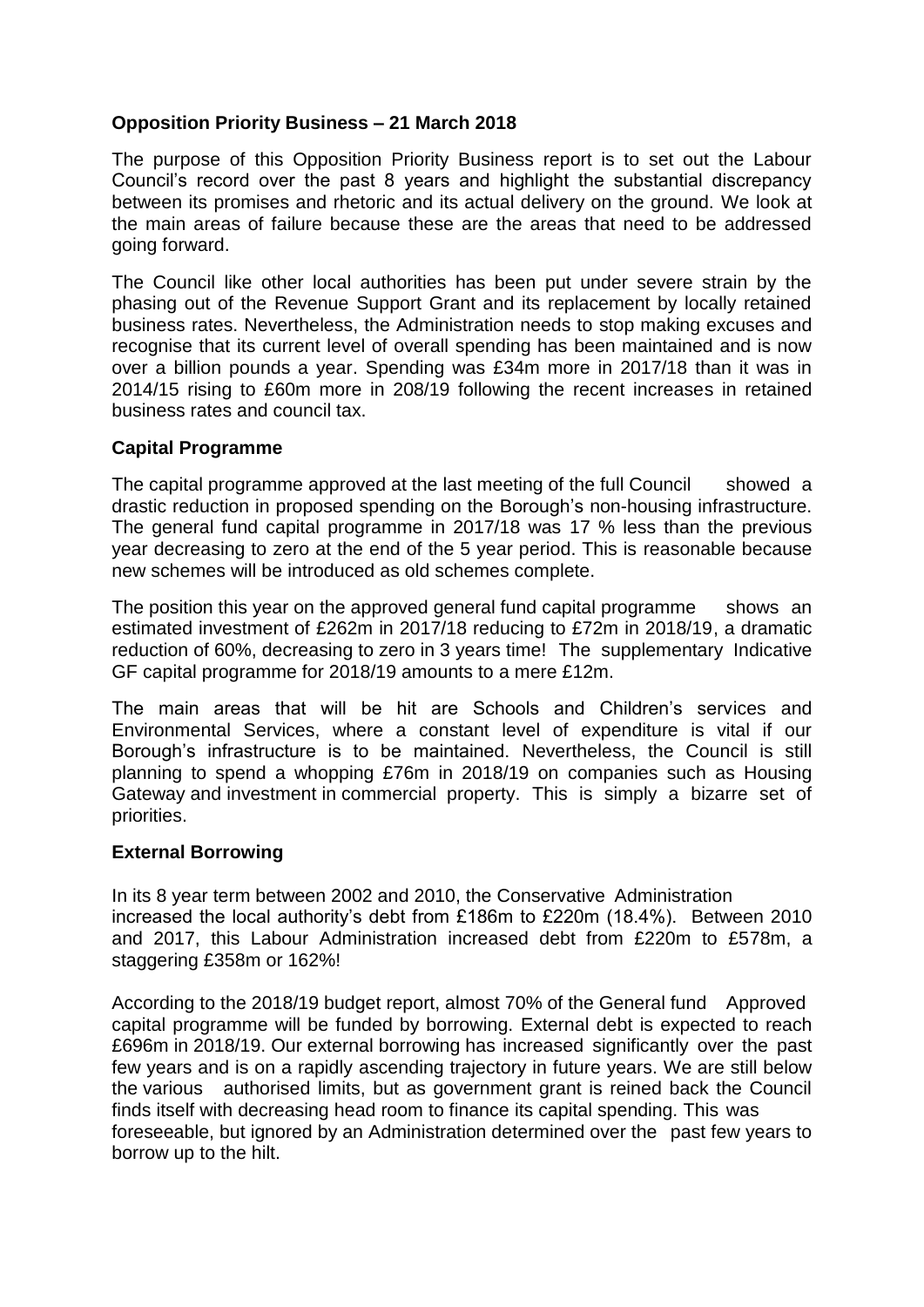Clearly this level of borrowing has to be paid for. In 2018/19, the Council is expected to have to pay interest on its borrowings of approx. £14m compared with £4.4m in 2009/10. This is money that has to be diverted from front line services.

## **Housing**

## *Overall*

Since Labour took control of the Council 8 years ago, the only significant schemes that have been completed are the Highmead Estate in Upper Edmonton and Dujardin Mews in Ponders End. The Ladderswood Estate in Southgate Green is under construction, but progress on the Small Sites Programme and the various large-scale estate renewal projects has been very slow. Of the schemes that have been constructed or are near completion, only Dujardin Mews was started by the current administration. The Highmead and Ladderswood schemes were both initiated by the previous Conservative administration. This is a sorry record for a Labour Council that congratulates itself on helping the poor and disadvantaged parts of the Borough.

## *Meridian Water*

After over a year of negotiation following Barratts successful bid for the Council's flagship scheme Meridian Water, Barratts withdrew. Obviously, there were reasons for this, but this was still a failure by the Council to achieve its stated objective of entering a partnership with Barratts. The Council is now in on the point of concluding a second negotiation with PCPD, a Hong Kong based developer.

We on the Conservative side hope that a satisfactory deal can be done with PCPD or another developer. We have always supported the Meridian Water project and want it to succeed and provide the new housing and jobs that Enfield needs. However, there are major risks associated with this process that need to be to satisfactorily addressed if the Council is to avoid financial loss and a completed scheme that fails to meet its original laudable objectives.

In terms of the financial position, we know that the Council has spent several hundred million pounds purchasing various sites at Meridian Water together with the legal, consultant and remediation costs ancillary to the project. In order to recoup its costs and hopefully make a surplus, it had expected to obtain a minimum figure per unit from the lead developer per phase when the sites were transferred over.

The current position is now however markedly different from when Barratts won the tender. In the first place, we on our side have brought to the Council's attention that one third of the developable land at Meridian Water is designated as strategic industrial land (SIL). The Mayor of London is concerned about the loss of industrial land to housing and therefore the GLA has stipulated that any loss of SIL at Meridian Water must be compensated by industrial land elsewhere in the Borough. This requirement has been known for some months, but we are still no wiser as to how much industrial land elsewhere can be identified. If the SIL at MW cannot be released for housing, the amount of developable land at Meridian Water will be significantly less than originally envisaged and there will be major consequences for the project.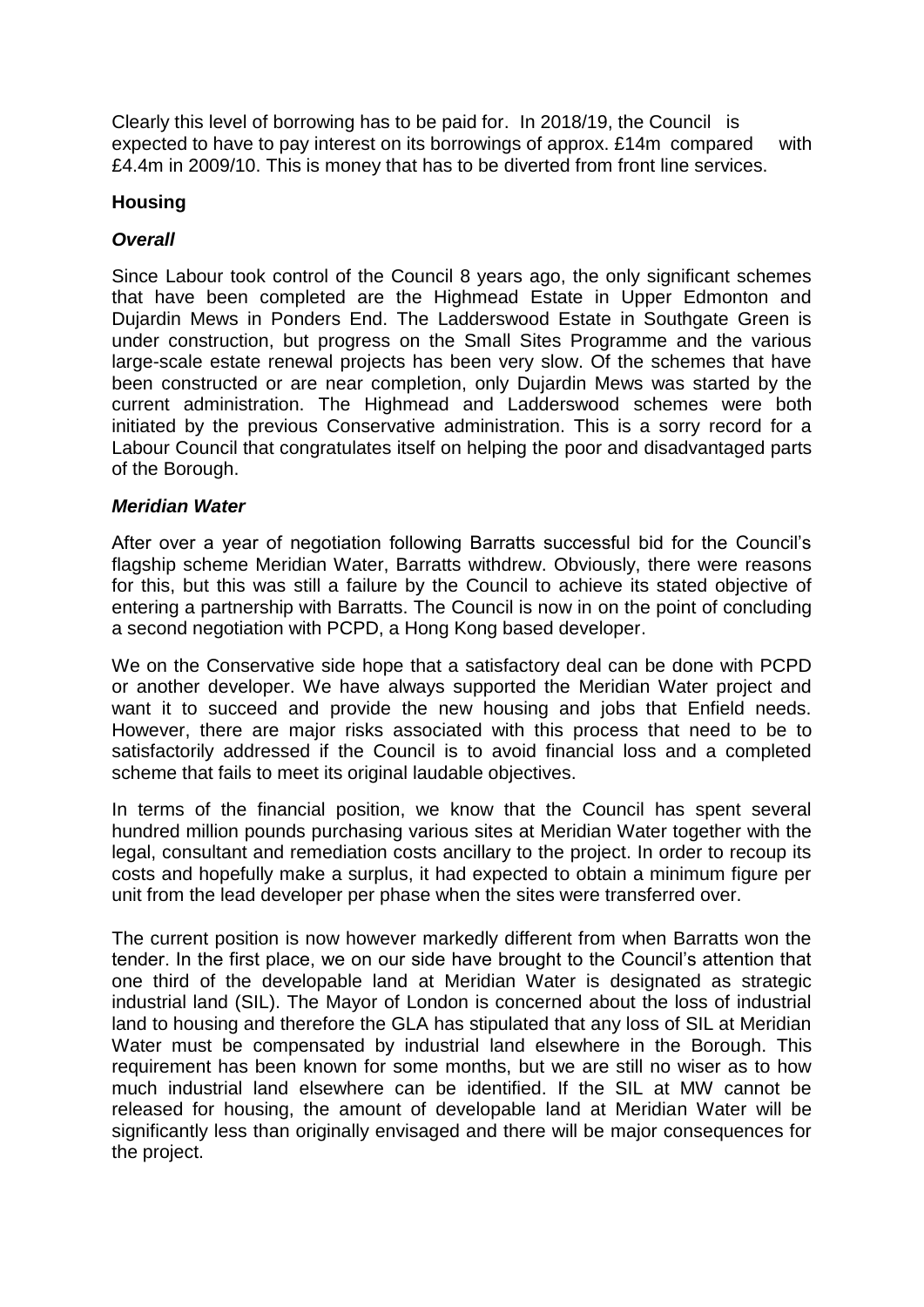In short, the Council's management of the Meridian Water project to date has been disastrous. Some remediation works have taken place but not a single new home has been started. We have no idea whether the negotiations with PCPD will ever be completed. Also, we don't know whether PCPD will be prepared to meet the financial terms originally offered by Barratts and hence whether the Council will be able recoup the huge expense of acquiring sites at Meridian Water. Finally, we do not know what steps the Council will take to ameliorate the impact of the cost of these risks on the character of the scheme in terms of height of the blocks, tenure, density, green space, the number of jobs created, etc.

## *Small sites*

A report on the Small Sites Programme was taken to Cabinet last summer 18 months after the main sub-contractor, Climate Energy, went into liquidation. The Chamber will also recall that the small sites programme was the subject of Opposition Priority Business in November 2014. Our complaint at that time was that it had taken three years from cabinet approval to proceed before a single brick had been laid. The position then got worse not better

The present position is that fewer than 35 of the 94 units in the programme have been completed. Building works on the sites at Jasper Close, Holtwhites Hill, Forty Hill and Lavender Hill have either not yet started or little progress has been made.

The Council has so far spent or committed more than was originally agreed on the small housing sites programme and faces a large increase in the estimated final total cost. The Administration will argue that these costs will be largely recouped by selling the 57 properties on the open market and increasing grant towards the remaining units. We would remind them that originally the council intended to let these 57 properties at market rents and hence generate a substantial ongoing income. This is incompetence of a high order and given where we are now, the Council would have been wiser to have sold off the 7 sites to a private developer in the first place. They would at least have obtained 37 completed affordable units, which by now would be occupied.

## *Jasper Close*

As mentioned above, Enfield Council has had to demolish this eighteen unit block of flats because the site was left inadequately protected from the weather. The minutes of the Housing Board state confirm this. The problem was that the Council took far too long between the date when the sub-contractor went into liquidation and doing anything to protect the site from the elements. It is an absolute scandal and waste of public money that these homes had to be demolished.

## **Customer Services**

# *Call Centre*

Residents and other stakeholders contacting the call centre can still wait long periods of time before getting the information or advice they need. After eventually getting through to the call centre, customers have little chance of speaking to an officer in the department required when transferred. On some occasions people who have been lucky enough to get through have been transferred to staff that are either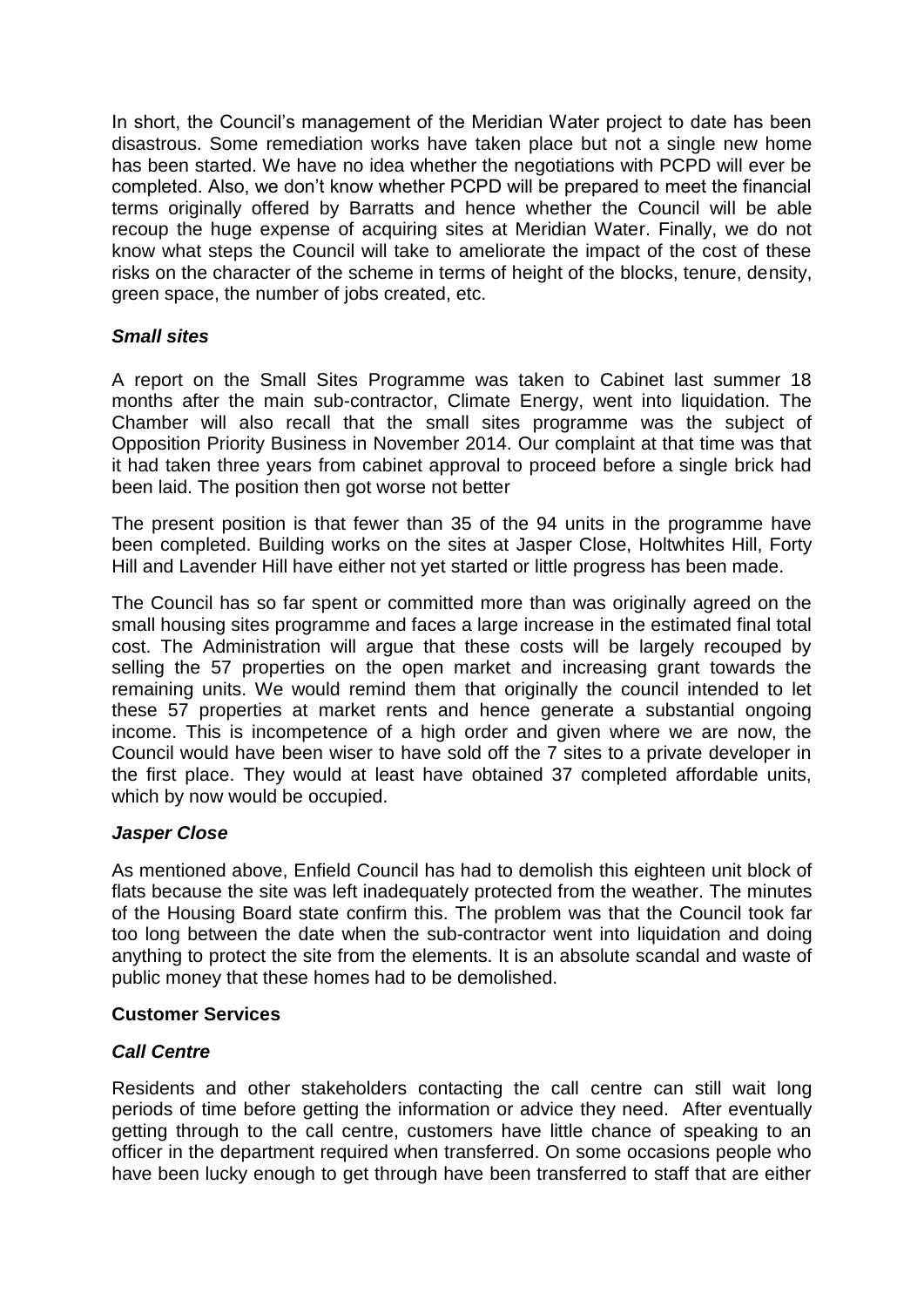on long term sick, maternity leave or have moved on creating huge levels of frustration in the residents concerned and additional unnecessary pressure on the Council's systems. The Council has not properly addressed these customer access issues.

## *Website*

Since the launch of the new website, the Council has conducted a big drive to get residents and other customers to contact the organisation via the website rather than by telephone. We accept this concept as it is part of the transformational programme, but difficulties continue to occur with the website. It is frequently down, either for maintenance reasons or because of high demand. However, if the aim of the transformation programme is to get more people to use the website then it has to be able to cope with high level demand otherwise we are failing our customers.

#### *Members Enquiries*

Prior to the Members Enquiries Teams in individual departments being placed into the Gateway Services hub, the Service Level Agreement for most departments was an 8 day turnaround of enquiries. However, many MEQs are not dealt within 8 days anymore, with Councillors waiting up to 3 weeks for an issue to be resolved. This poor level of service for elected members is simply unacceptable

#### *Freedom of Information Requests*

Freedom of Information requests now take longer than the required 20 working days by the Information Commission. We know of one FOI that was logged last September 2017 only to be responded to in February. FOIs can go on for weeks or months yet Enfield Council does not tell the person who has logged an FOI that it is taking longer than expected. It just fails to respond.

## *Front desk*

The Civic Centre front desk has a large amount of customers each day. There are frequently long queues out of the door as there are not enough members of staff manning the front desks. We understand that staff members are now not allowed to walk through Reception during working hours in order to make the area appear less packed. The reception area is the public face of the Council and it is important that we make turn -around times faster and the whole process more efficient.

#### **Education**

Enfield Council was slow in planning for increased demand for Primary School places and adopted a strategy of expanding existing primary schools by borrowing money (many millions) at a significant cost to the Council tax-payer rather than embrace the government`s Free School and Academy programme, where the Government pays for new school buildings.

In addition the administration failed to listen to the opposition who consistently pointed out that they needed to expand secondary places to match this primary expansion. They delayed in taking action and in contrast to their strategy on Primary places, decided to rely on the Government supporting new academies in Enfield where suitable land availability is limited. As a consequence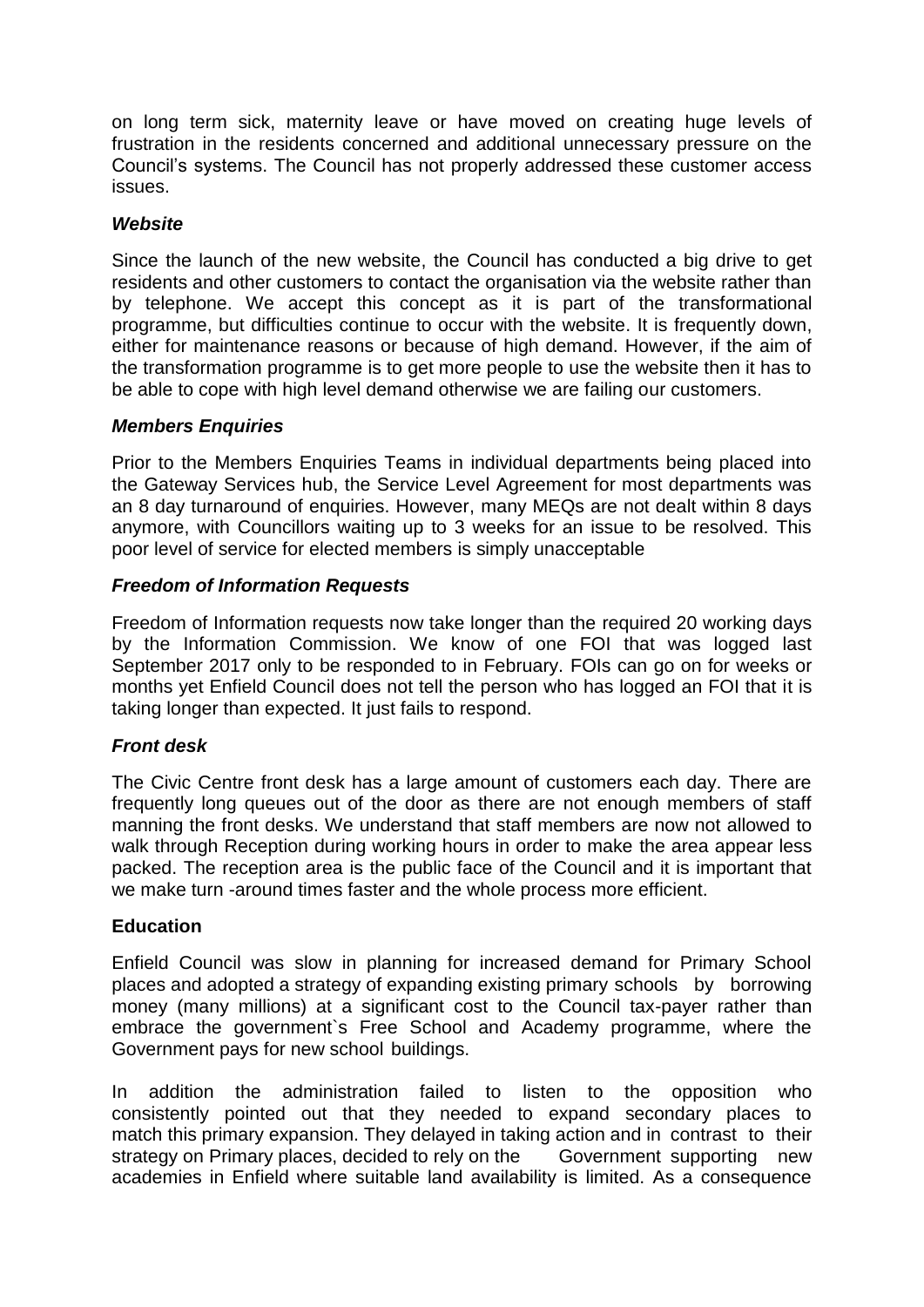the Wren Academy that the Council were relying on to deliver new places in 2018 will not be available until 2019 and existing secondary schools have been approached to provide additional places funded by Council again increasing borrowing to cope with expected increase in secondary Year 7 numbers from 2018 onwards.

# **Adult Social Care**

Fortunately, there have been few if any examples of safeguarding or caring failures by the Council and for this it should be congratulated. Nevertheless, some of the same patterns referred to in this paper appear also in this vital service area.

In 2008, Elizabeth House, a former sheltered scheme on the Hertford Road was closed down. The then Conservative Administration was in the process of drawing up plans to use the site for a large extra care/nursing home. Following the local elections, nothing occurred until 2011 when the vacant site was subject to an arson attack. The Council then belatedly took action to demolish the building. Plans were drawn up and the scheme went ahead. Bridgewood House, the new 70 bed unit, was finally opened in May 2017 although it is still not fully occupied. This is a fine scheme and the Council is rightly proud of it, but how can a delay of 8 years be possibly justified when a scheme of this sort should take no longer than 4 years from inception to completion. We know it is vitally needed and that efficient discharge from hospitals is a crucial consideration, but this didn't translate into any form of urgent action by the Council.

# **Libraries**

# *Enfield Highway Library*

Councillors Orhan and Fonyonga decided to significantly reduce library provision in the old Carnegie library in Enfield Highway in October 2016. The space released was intended to accommodate an NHS integrated sexual health clinic. Property Services stripped bare the library not many months afterwards.

Some seven months later a further report on this issue was approved by Councillor Orhan on 9 June 2017. This report explained that the proposed refurbishment of Enfield Highway Library to include a sexual Health Clinic and a drug treatment centre would not proceed, although no reasons for this were given. Instead the report recommended that a new community library should be provided on the first floor of 201 Hertford Road, a 1950s office building on the opposite side of the road to the present Carnegie Library.

The estimated capital cost of delivering this project was estimated to be in excess of £250,000 as detailed in the part 2 report on key decision KD4512. The part 1 report recommended that the former library should be formally declared surplus to requirements and disposed of to create a capital receipt. The only reason the site is still in council hands is due to campaign to save the library led by the Conservative Group and the community.

The total cost to the Council of the delivery of the library in the Enfield Business Centre was likely to be in the region of £320,000 plus if the cost of providing the interim library for a year at £67,000 is included. But if the Carnegie library had been left open, it would have only cost the Council in the region of £165,000. A perfectly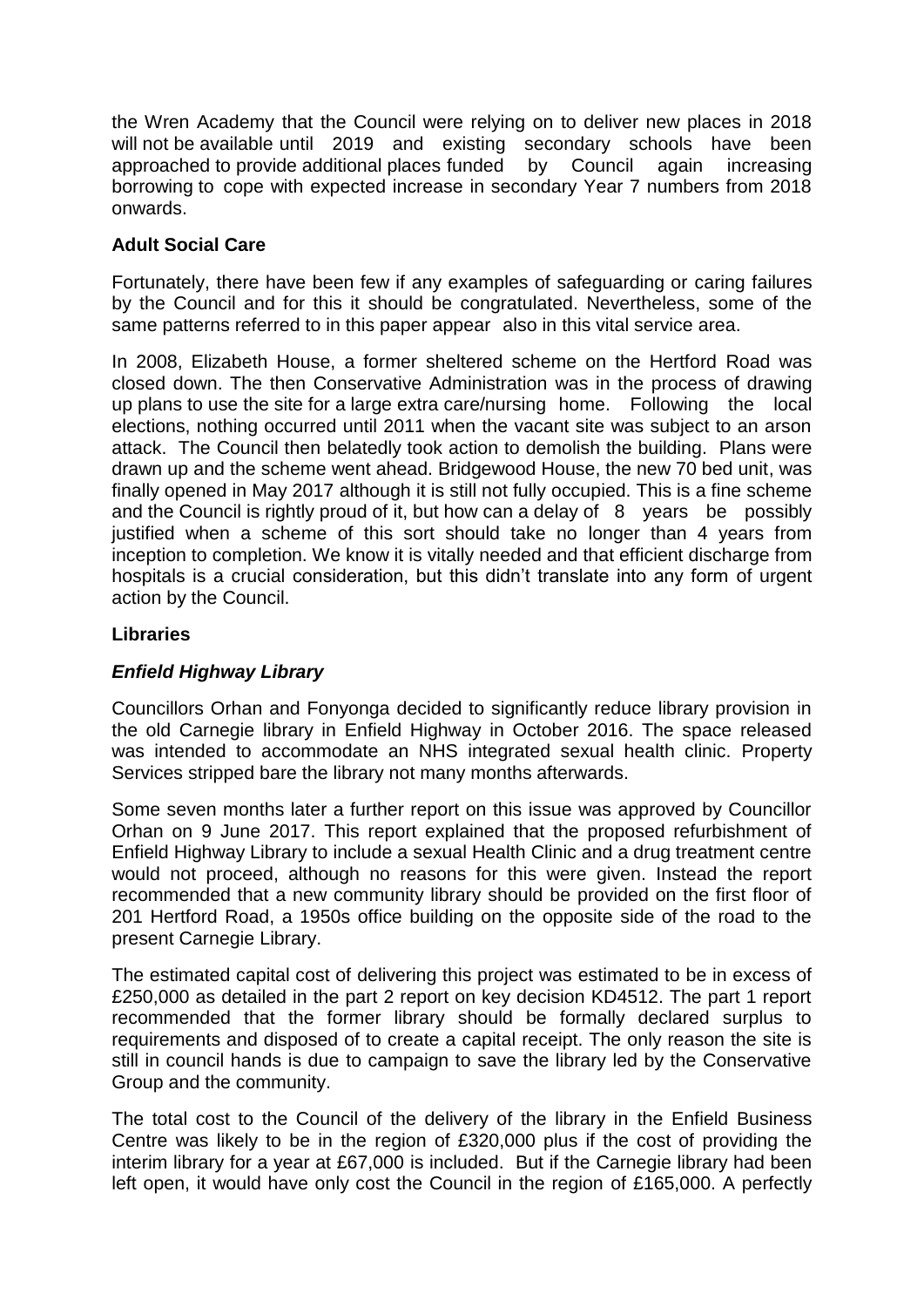adequate and historically important building locally has been closed and replaced by a much smaller and inadequate substitute.

## *Southgate Library*

Southgate Library was closed in 2016 and cleared of books and materials almost immediately by the Council. It was a popular, purpose-built library conveniently located near the main shopping area in Southgate. When residents and members objected, we were told that this was an unfortunate casualty of the purchase of the old Minchenden School premises on the opposite side of the road that the Council wanted to refurbish as a new school for autistic children. The Conservative side supported that particular project, which hopefully will complete and open shortly.

Members were informed at Overview and Scrutiny that financial information about the purchase of the Minchenden site and the land swap of the library site with Barnet Southgate College were matters of commercial in confidence. The Council has revealed recently that the legal transfer of the library site to the College has not yet taken place. The upshot of this particular saga is that a fully functioning library has been shut down prematurely and left vacant for several years due to inaction by the Council. Its replacement in Southgate College is a fraction of the size, difficult to access and wholly inadequate.

## **Outside consultants**

The Council has spent £29,193,000 on outside consultants since 2010. This amount cannot be justified in the current climate. There are always times when the Council needs a certain level of specialised expertise for a limited amount of time. However, the costs suggest that we have been employing consultants as replacements for permanent staff for longer than a short period of time. This means that in many cases it would have been cheaper to have recruited these staff permanently. The money saved by employing staff permanently rather on a consultancy basis could have been put into vital council services.

# **Legal Advice**

We have a medium-sized Legal Services team. However, as of last year we spent over £8million on outside legal advice. There will always be cases where Legal require specialised advice from counsel and elsewhere, but to spend £8million shows an Administration has not got a proper grip on costs in this area and has allowed them to swell to unacceptable levels. The council Administration regularly tells us that extra revenue is urgently needed for services and repairs and maintenance. If they had borne down on outside legal costs we could have used that money to invest on these vital areas.

# **Conclusions**

We have only space to refer to a few examples of gross mismanagement by the Council in recent years. A further report could have been written about the Housing Repairs Service, Major Works Programmes, Property Services and the budget overspend etc. We could have also drafted a paper on consultations whether it be on the increase in CPZ permit charges or the Cycle Enfield scheme where the Council steam-rollered both through in the face of widespread objections by residents and retailers. The change of the scrutiny system, reduction of the number of questions